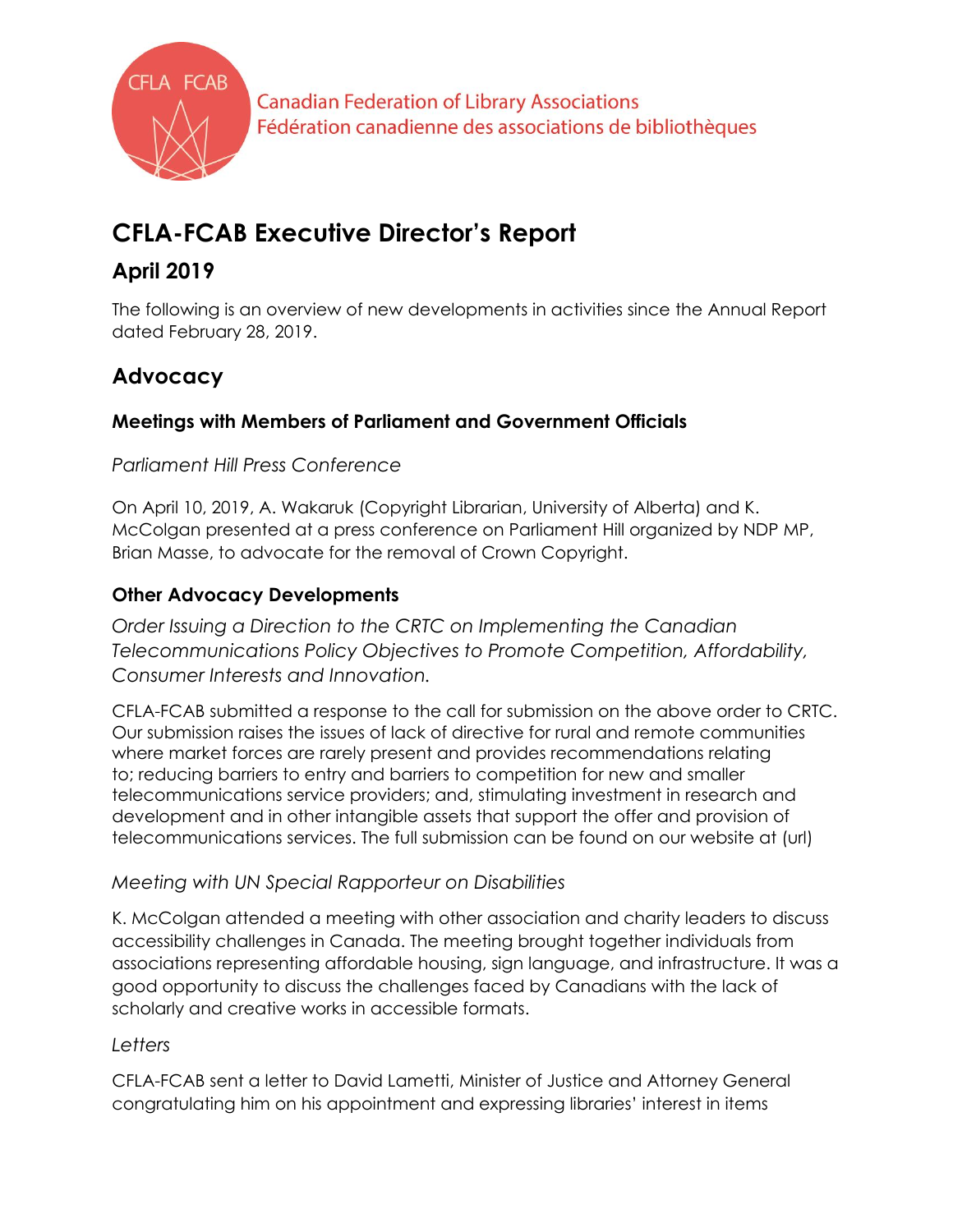contained in his portfolio such Bill C-51 ensuring proper balance between national security and the right and freedoms of Canadians, as well as the *Access to Information Act* as it relates to open government, privacy, and crown copyright.

CFLA-FCAB sent a letter to Prime Minister Trudeau and Minister Freeland outlining our concerns with the Canada, US and Mexico trade agreement as it relates to the extension of Copyright and suggestions for ways to move forward with Canadians' interests at the forefront.

# **Activities**

# **NUC – Voilà Survey**

CFLA-FCAB launched a survey in the fall of 2018 to gather data on the effects of the transition from the National Union Catalogue to Voilà. A report of the results has been drafted and will be circulated to members in the coming weeks.

# **Challenges Survey**

Information gathered in the Challenges Survey provide information to author an article in the Freedom to Read magazine. See last year's article here <http://www.freedomtoread.ca/wordpress/wp-content/uploads/kit2019.pdf>

## **Remember that the survey is active all year!**

The survey can be found here [https://form.simplesurvey.com/f/s.aspx?s=9bc157ea](https://form.simplesurvey.com/f/s.aspx?s=9bc157ea-ad8f-4b72-94b7-77687abbe3a1&lang=EN)[ad8f-4b72-94b7-77687abbe3a1&lang=EN.](https://form.simplesurvey.com/f/s.aspx?s=9bc157ea-ad8f-4b72-94b7-77687abbe3a1&lang=EN) Please be sure to bookmark this link for easy access.

# **Committee Updates**

# **Cataloguing and Metadata Standards**

## *Cataloguing Code of Ethics Working Group*

Cataloguing and Indexing Group (CIG) of the Chartered Institute of Library and Information Professionals (CILIP) in the United Kingdom and the Cataloguing and Metadata Standards Committee (CMSC) in Canada have created a working group to address concerns on topics relating to cataloguing, such as creating ethical authority data; ethical use of classification schemes and controlled vocabularies which can contain outdated and potentially offensive terms; as well as professional continuing education on ethical concerns.

### *BIBFRAME Readiness Task Group*

The Task Group has begun work on the survey that will distributed to the library community in Canada to help the group assess what gaps need to be addressed for libraries to effectively adopt this new standard. More information will follow.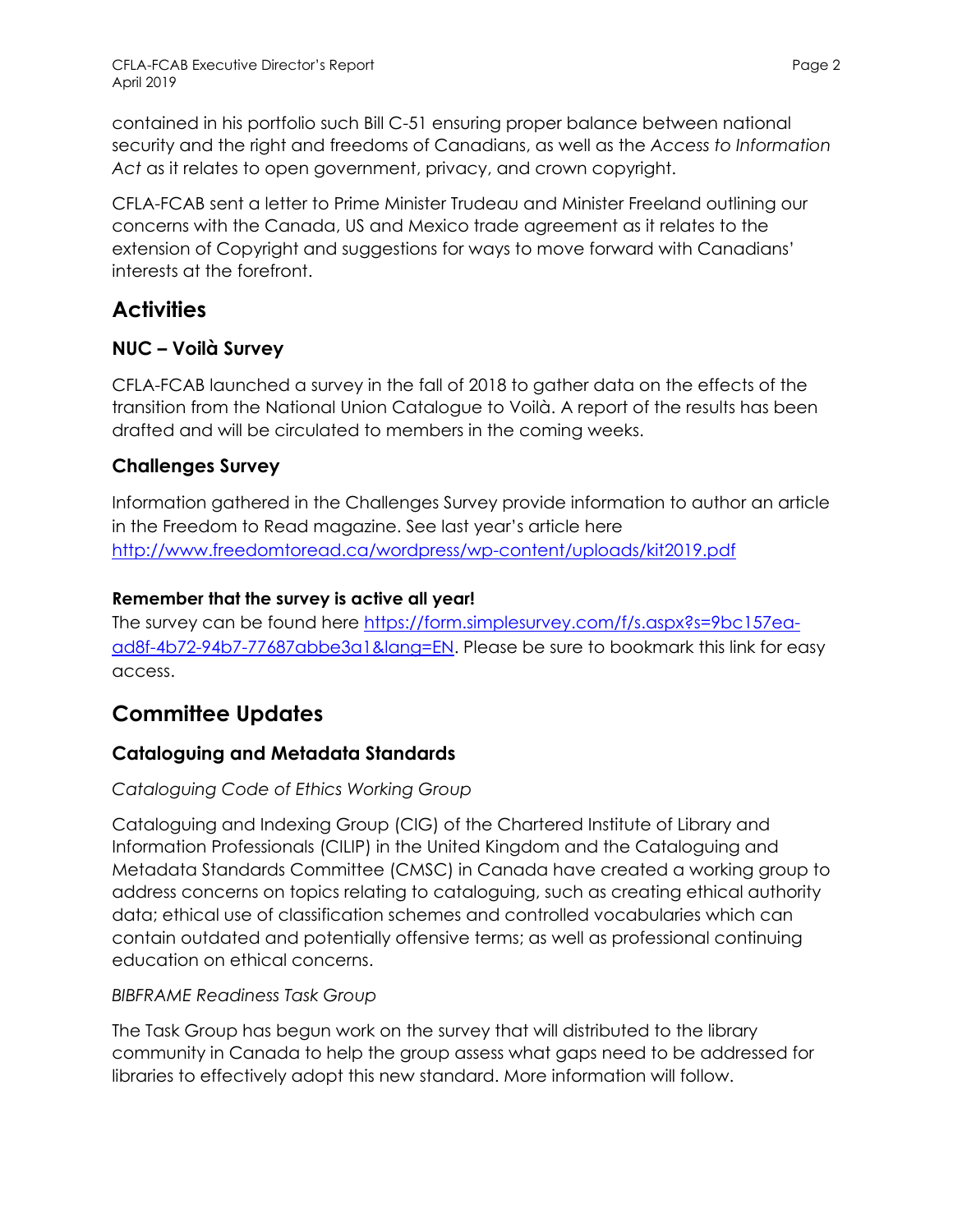## **Copyright**

#### *Controlled Digital Lending*

The Copyright Committee has been discussing the feasibility of moving forward with CDL in Canada. A small working group has been established to look at this issue and will likely have a draft report for consideration late in the fall.

#### *WIPO SCCR*

Victoria Owen attended the meeting in Geneva with 12 graduate students from the Faculty of Information at University of Toronto

#### **Indigenous Matters**

CFLA-FCAB has signed on as a partner organization to the UNESCO International Year of Indigenous Languages. We are asking Canadian libraries to share their activities and the IMC has developed guidelines to help in the process. The guidelines can be found on the CFLA-FCAB website here (url)

#### **NIKLA**

An initial meeting to discuss options for NIKLA was held at the OLA conference and via Zoom. A small group is working on an application for SSHRC funding to further the work and build capacity

#### TRC Activities Survey

The committee has developed a survey to collect information on activities that Canadian libraries are doing in support of the TRC recommendations. The next deadline for submissions is May 30, 2019. See

https://docs.google.com/forms/d/1yyBz6bTB2RJPs0BCVkGoB49A9aj5gdVUUXdgmx5TCWg/edit? usp=sharing

#### **Intellectual Freedom**

#### *Intellectual Freedom Statement*

A small working group of the committee did a comprehensive review of the existing Intellectual Freedom Statement. It was determined by the working group the statement is current and adheres to current Canadian legislation. The committee accepted the working group's recommendation not to revise the statement. This recommendation was forwarded to the CFLA-FCAB Board for discussion. The Board approved this recommendation at its April 12, 2019 meeting.

*Position on Third Party Use of Publicly Funded Library Meetings Rooms and Facilities: An Interpretation of the Canadian Federation of Library Associations' Statement on Intellectual Freedom and Libraries*

The committee developed a statement that affirms that libraries have a core responsibility to safeguard and foster free expression and the right to safe and welcoming places and conditions and that libraries make available their public spaces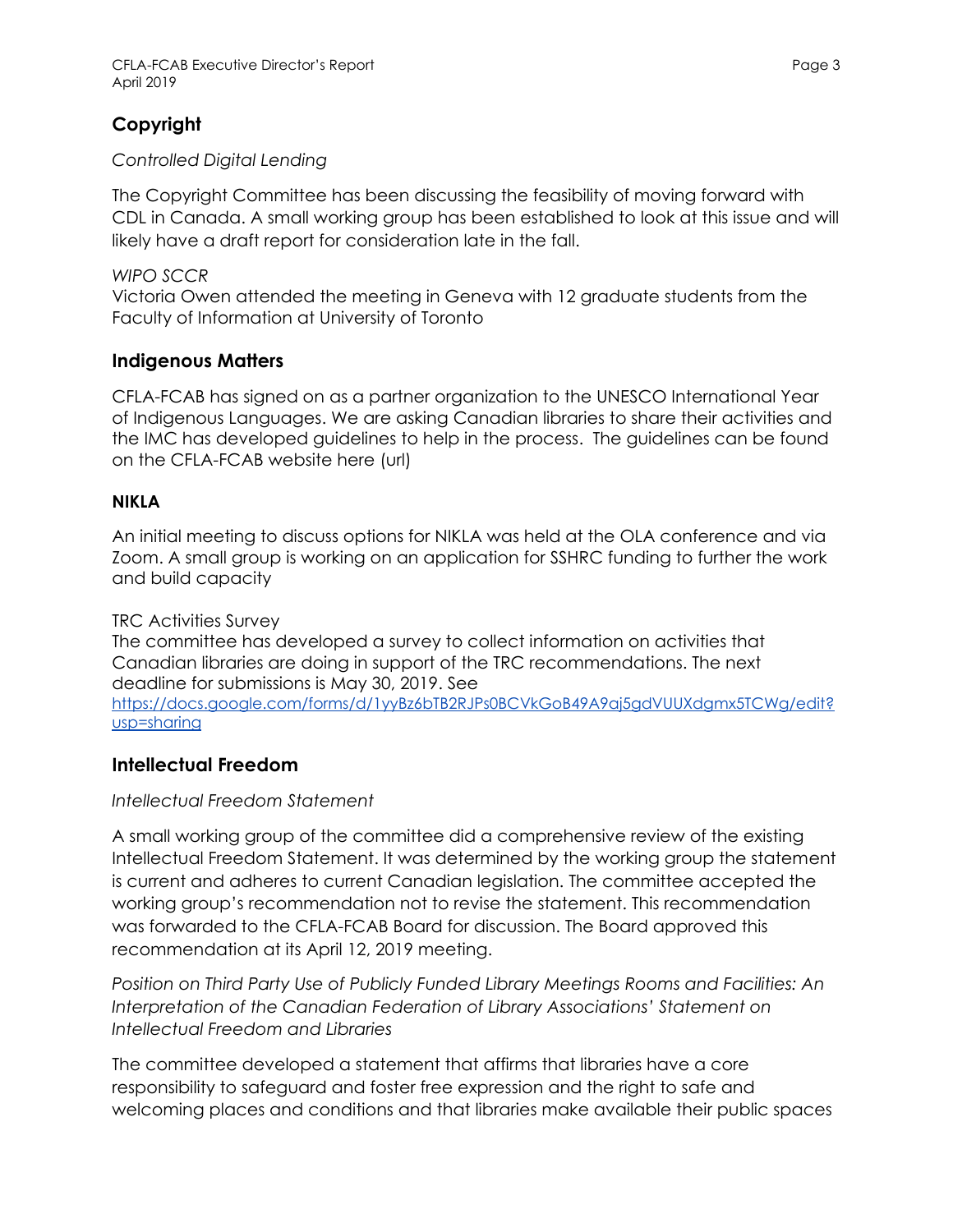and services to individuals and groups without discrimination. The statement provides some examples of current practices being undertaken by Canadian libraries.

## **Strategic Planning Working Group**

The Strategic Planning Working Group has completed its mandate by providing its final recommendation to the Executive Committee of CFLA-FCAB's Strategic Plan. The CFLA-FCAB Board sincerely thanks Working Group members for their dedication and tireless work to bring forward this plan.

# **Administration & Outreach**

## **Sustainable Development Forum**

K. McColgan attended the 6<sup>th</sup> Forum on March 8, 2019. The keynote speaker was Gail Mitchell from Economic and Social Development Canada. Canada has formed a secretariat responsible for funding programs and monitoring to support of the 2030 Sustainable Development Goals. The session was designed to allow associations contributing to SDGs to provide recommendations and information related to running the program, funding guidelines and delving into partnerships and cross-sectorial discussions.

## **The GLAMorous side of Cultural Diplomacy**

K. McColgan attended a Library and Archives Canada event on March 12, 2019 that hosted a number of panel discussions relaying experiences on how countries have used culture to build international relations. The day began with an opening keynote by Senator Patricia Bovey with panellists from the GLAM community from Canada, France, China, and Britain.

## **LAC Forum with University Partners**

On March 13, 2019 K. McColgan attended this event that discussed disruptive technologies in memory institutions and academia. Wendy Duff, Dean, Faculty of Information, University of Toronto, provided the opening keynote discussing the need for archivists to be at the table when discussing database development and the impact that the internet of things has on the creation of data. This followed with panel discussions on big data, AI, and data mining; how libraries are experiencing digital transformation; and the impact of disruptive technology on business processes and operations. We also heard from Sandra Toze, Director, School of Information Management, University of Dalhousie, discussing the transformation of government and the training needs to build sufficient capacity for information management.

## **Ottawa Association Exchange Forum**

K. McColgan attended this session on March 21 which brought together association leaders from the Ottawa / Gatineau area to listen to panelists and exchange ideas on